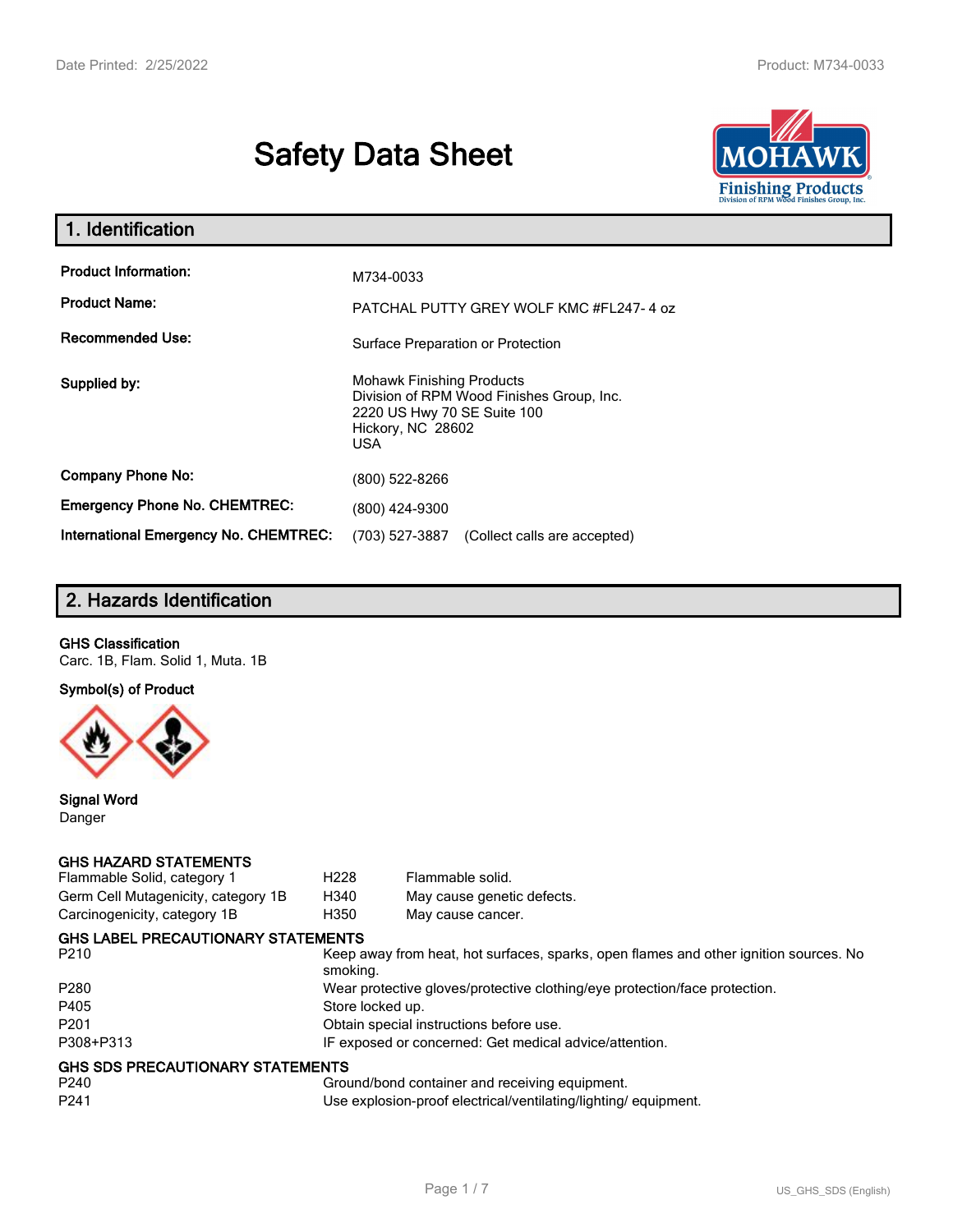# **3. Composition/Information on ingredients**

| <b>Chemical Name</b>         | CAS-No.    | Wt. %       | <b>GHS Symbols</b> | <b>GHS Statements</b> |
|------------------------------|------------|-------------|--------------------|-----------------------|
| crystalline silica           | 14808-60-7 | 40-55       | No Information     | No Information        |
| petroleum distillate         | 64742-48-9 | 25-40       | GHS08              | H304-340-350          |
| modified complex hydrocarbon | 64742-60-5 | $2.5 - 10$  | GHS07              | H332                  |
| mixed glycercides            | 68308-54-3 | $2.5 - 10$  | No Information     | No Information        |
| polyethylene wax             | 8002-74-2  | $2.5 - 10$  | GHS07              | H332                  |
| titanium dioxide             | 13463-67-7 | $0.1 - 1.0$ | GHS08              | H351                  |

The exact percentage (concentration) of ingredients is being withheld as a trade secret.

The text for GHS Hazard Statements shown above (if any) is given in the "Other information" Section.

## **4. First-aid Measures**



FIRST AID - EYE CONTACT: IF IN EYES: Rinse cautiously with water for several minutes. Remove contact lenses, if present and easy to do. Continue rinsing. If eye irritation persists: Get medical advice/attention.

FIRST AID - SKIN CONTACT: IF ON SKIN: Gently wash with plenty of Soap and Water. If skin irritation occurs: Get medical advice/ attention.

FIRST AID - INGESTION: IF SWALLOWED: rinse mouth. Do NOT induce vomiting. IF exposed or if you feel unwell: Call a POISON CENTER or doctor/physician.

FIRST AID - INHALATION: IF INHALED: If breathing is difficult, remove victim to fresh air and keep at rest in a position comfortable for breathing. IF exposed or if you feel unwell: Call a POISON CENTER or doctor/physician.

## **5. Fire-fighting Measures**

**SPECIAL FIREFIGHTING PROCEDURES:** Evacuate all persons from the fire area to a safe location. Move non-burning material, as feasible, to a safe location as soon as possible. Fire fighters should be protected from potential explosion hazards while extinguishing the fire. Wear self-contained breathing apparatus (SCBA) and full fire-fighting protective clothing. Thoroughly decontaminate all protective equipment after use. Containers of this material may build up pressure if exposed to heat (fire). Use water spray to cool fire-exposed containers. Use water spray to disperse vapors if a spill or leak has not ignited. This precaution will help prevent the accumulation of an explosive vapor-air mixture after the initial fire is extinguished.

**FIREFIGHTING EQUIPMENT:** This is a NFPA/OSHA flammable solid. Follow NFPA 400, Chapters 5 and 13 for fire protection and fire suppression. Use a dry chemical, carbon dioxide, or similar ABC fire extinguisher for incipient fires. Water may be used to cool and prevent rupture of containers that are exposed to heat from fire.

## **6. Accidental Release Measures**

#### **ENVIRONMENTAL MEASURES:** No Information

**STEPS TO BE TAKEN IN CASE MATERIAL IS RELEASED OR SPILLED:** Follow personal protective equipment recommendations found in Section VIII. Personal protective equipment needs must be evaluated based on information provided on this sheet and the special circumstances created by the spill including; the material spilled, the quantity of the spill, the area in which the spill occurred, and the training and the expertise of employees in the area responding to the spill. Never exceed any occupational exposure limits. Shut off ignition sources; including electrical equipment and flames. Do not allow smoking in the area. Do not allow the spilled product to enter public drainage system or open waterways.

## **7. Handling and Storage**



**HANDLING:** Avoid inhalation and contact with eyes, skin, and clothing. Wash hands thoroughly after handling and before eating or drinking. In keeping with safe handling practices, avoid ignition sources (smoking, flames, pilot lights, electrical sparks); ground and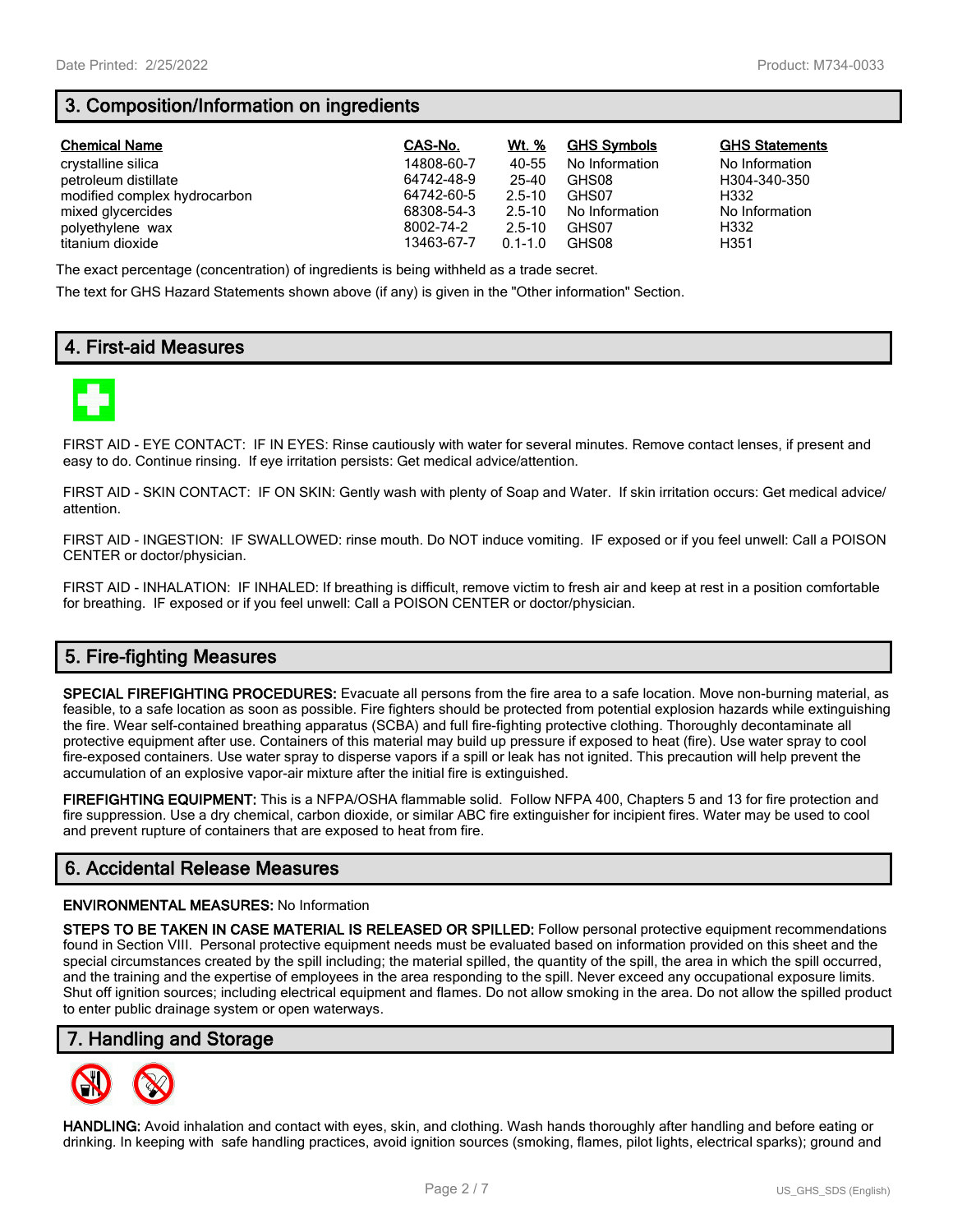bond containers when transferring the material to prevent static electricity sparks that could ignite vapor and use spark proof tools and explosion proof equipment. Empty containers may retain product residue or vapor. Do not pressurize, cut, weld, braze, solder, drill, grind, or expose container to heat, flame, sparks, static electricity, or other sources of ignition. Any of these actions can potentially cause an explosion that may lead to injury.

**STORAGE:** Keep containers closed when not in use. Store in cool well ventilated space away from incompatible materials.

## **8. Exposure Controls/Personal Protection**

| Ingredients with Occupational Exposure Limits |                         |                       |                     |                         |
|-----------------------------------------------|-------------------------|-----------------------|---------------------|-------------------------|
| <b>Chemical Name</b>                          | <b>ACGIH TLV-TWA</b>    | <b>ACGIH-TLV STEL</b> | <b>OSHA PEL-TWA</b> | <b>OSHA PEL-CEILING</b> |
| crystalline silica                            | $0.025 \,\mathrm{mg/m}$ | N.D.                  | $50 \mu q/m3$       | N.D.                    |
| petroleum distillate                          | N.D.                    | N.D.                  | N.D.                | N.D.                    |
| modified complex hydrocarbon                  | N.D.                    | N.D.                  | N.D.                | N.D.                    |
| mixed glycercides                             | N.D.                    | N.D.                  | N.D.                | N.D.                    |
| polyethylene wax                              | $2 \text{ mg/m}$ 3      | N.D.                  | N.D.                | N.D.                    |
| titanium dioxide                              | 10 mg/m $3$             | N.D.                  | 15 mg/m $3$         | N.D.                    |

**Further Advice: MEL = Maximum Exposure Limit OES = Occupational Exposure Standard SUP = Supplier's Recommendation Sk = Skin Sensitizer N.E. = Not Established N.D. = Not Determined**

#### **Personal Protection**



**RESPIRATORY PROTECTION:** In case of insufficient ventilation wear suitable respiratory equipment.

**SKIN PROTECTION:** Wear chemical resistant footwear and clothing such as gloves, an apron or a whole body suit as appropriate.



**EYE PROTECTION:** Safety glasses



**OTHER PROTECTIVE EQUIPMENT:** No Information



**HYGIENIC PRACTICES:** It is good practice to avoid contact with the product and/or its vapors, mists or dust by using appropriate protective measures. Wash thoroughly after handling and before eating or drinking.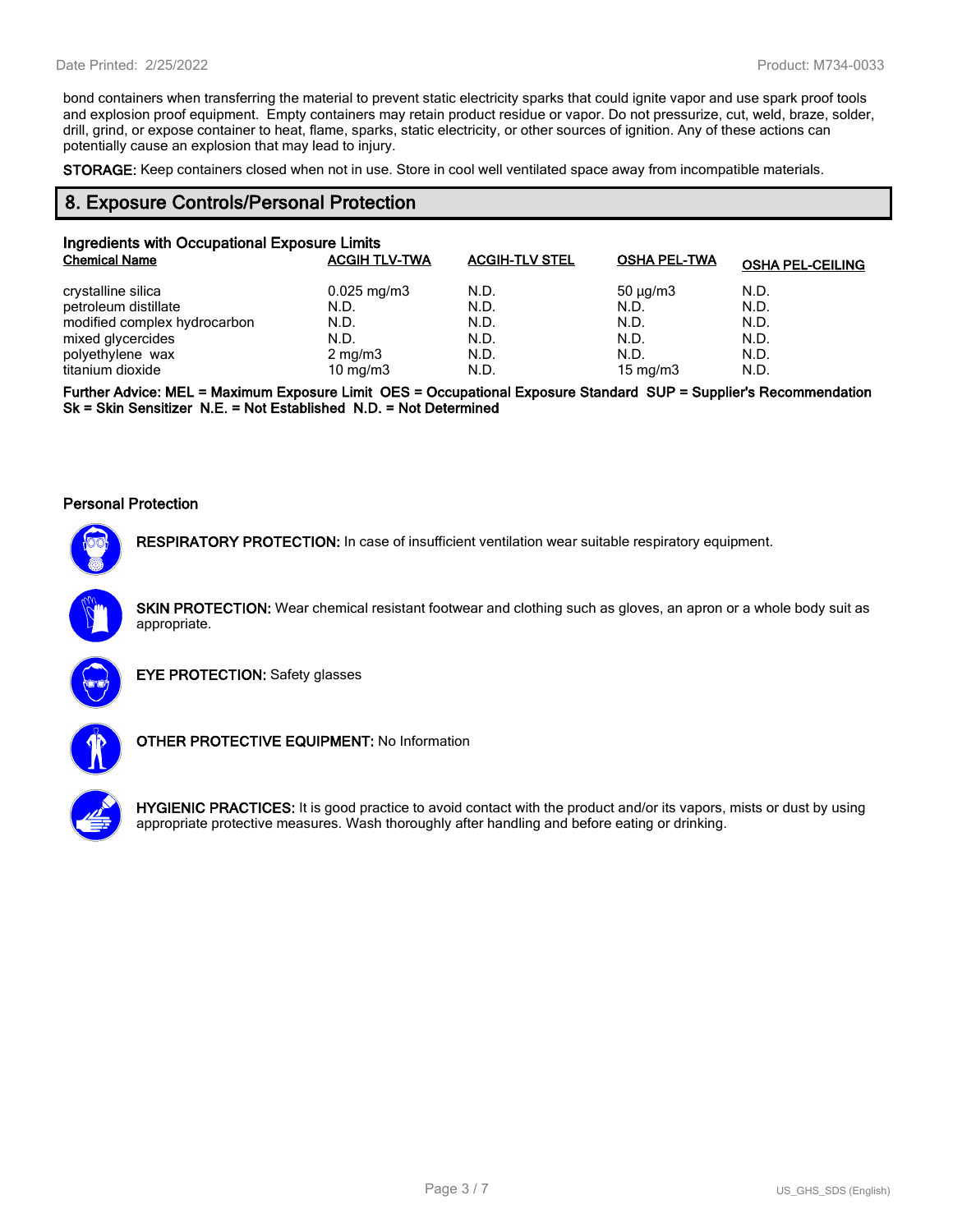**N.I. = No Information**

## **9. Physical and Chemical Properties**

| Appearance:                    | Solid                      | <b>Physical State:</b>                      | <b>SOLID</b>    |
|--------------------------------|----------------------------|---------------------------------------------|-----------------|
| Odor:                          | Oily Hydrocarbon           | <b>Odor Threshold:</b>                      | Not determined  |
| Density, g/cm3:                | 1.299                      | pH:                                         | Not determined  |
| Freeze Point, °F:              | Not determined             | <b>Viscosity:</b>                           | Not determined  |
| <b>Solubility in Water:</b>    | Not determined             | Partition Coefficient, n-octanol/<br>water: | Not determined  |
| Decomposition temperature, °F: | Not determined             | <b>Explosive Limits, %:</b>                 | Not determined  |
| Boiling Range, °F:             | Not determined             | Flash Point, °F:                            | 419 $\degree$ F |
| Combustibility:                | <b>Supports Combustion</b> | Auto-Ignition Temperature, °F:              | Not determined  |
| <b>Evaporation Rate:</b>       | Slower than Diethyl Ether  | Vapor Pressure, mmHq:                       | Not determined  |
| <b>Vapor Density:</b>          | Not determined             |                                             |                 |

## **10. Stability and reactivity**

**STABILITY:** Stable under normal conditions.

**CONDITIONS TO AVOID:** Heat, flames and sparks.

**INCOMPATIBILITY:** Acids, Bases, Oxidizing agents

**HAZARDOUS DECOMPOSITION PRODUCTS:** Not determined.

## **11. Toxicological information**

**Practical Experiences**

**EMERGENCY OVERVIEW:** No Information

**EFFECT OF OVEREXPOSURE - EYE CONTACT:** No Information

**EFFECT OF OVEREXPOSURE - INGESTION:** No Information

**EFFECT OF OVEREXPOSURE - INHALATION:** No Information

**EFFECT OF OVEREXPOSURE - SKIN CONTACT:** No Information

**CARCINOGENICITY:** May cause cancer.

This product contains Titanium Dioxide, which is listed by IARC as possibly carcinogenic to humans (Group 2B). This listing is based on inadequate evidence of carcinogenicity in humans and sufficient evidence in experimental animals. This classification is relevant when exposed to titanium dioxide in dust or powder form only, including cured product that is subject to sanding, grinding, cutting, or other surface preparation activities.

**PRIMARY ROUTE(S) OF ENTRY:**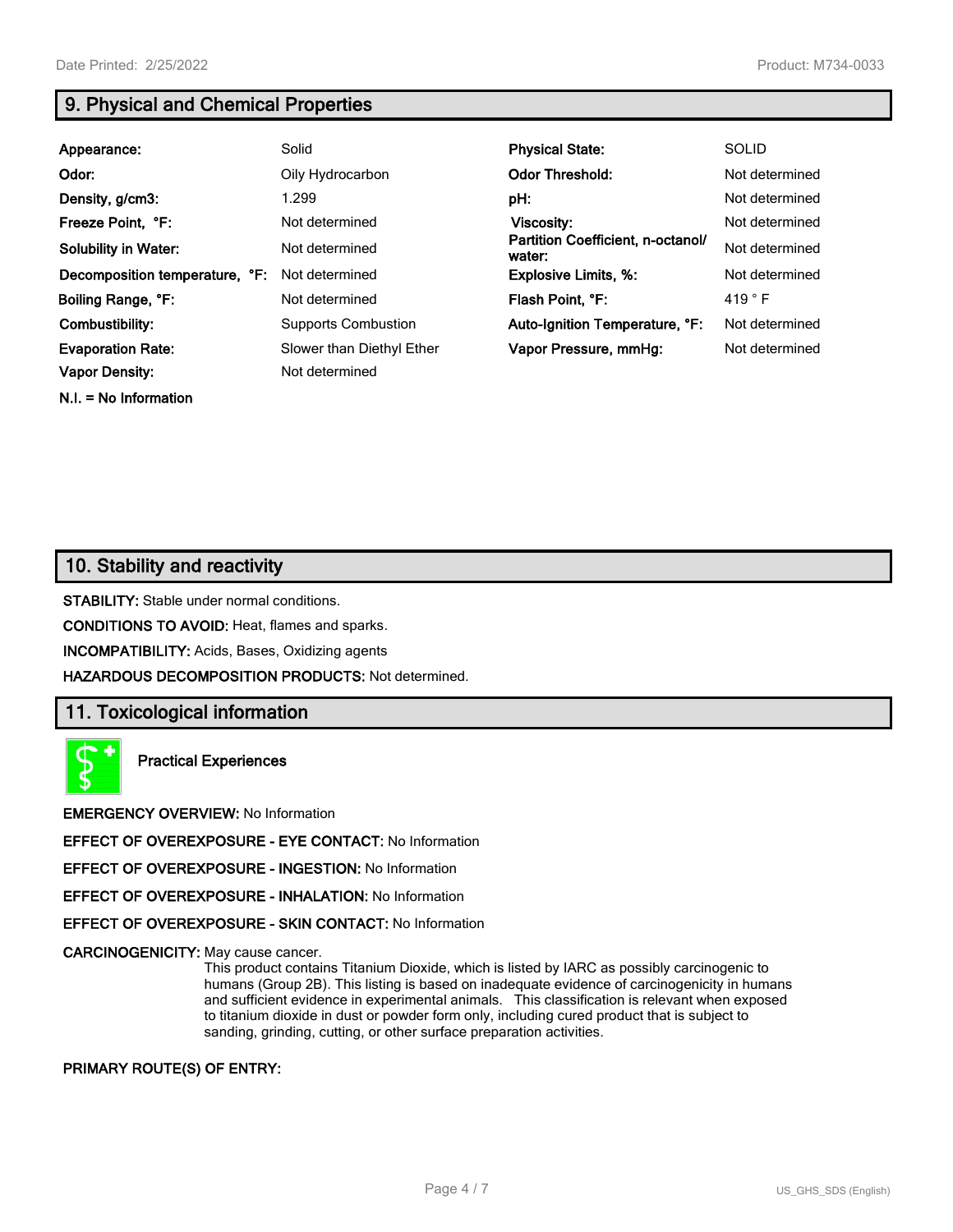#### **Acute Toxicity Values The acute effects of this product have not been tested. Data on individual components are tabulated below**

| CAS-No.    | <b>Chemical Name</b>         | Oral LD50        | Dermal LD50                  | Vapor LC50   |
|------------|------------------------------|------------------|------------------------------|--------------|
| 14808-60-7 | crystalline silica           | >5000 mg/kg      | >5000 mg/kg                  | >20 mg/l Rat |
| 64742-48-9 | petroleum distillate         | >5000 mg/kg Rat  | >3160 mg/kg Rabbit           | >20 mg/L Rat |
| 64742-60-5 | modified complex hydrocarbon | >5000 mg/kg Rat  | >3600 mg/kg Rabbit           | >20          |
| 68308-54-3 | mixed glycercides            | >5001            | >5001                        | >20.1        |
| 8002-74-2  | polyethylene wax             | >3750 mg/kg Rat  | >3600 mg/kg Rabbit           | >14 ma/l     |
| 13463-67-7 | titanium dioxide             | >10000 mg/kg Rat | >10000 mg/kg Rabbit >20 mg/l |              |

#### **N.I. = No Information**

## **12. Ecological information**

**ECOLOGICAL INFORMATION:** Ecological evaluation of this material has not been performed; however, do not allow the product to be released to the environment without governmental approval/permits.

## **13. Disposal Information**



**Product**

**DISPOSAL METHOD:** Waste from this material may be a listed and/or characteristic hazardous waste. Dispose of material, contaminated absorbent, container and unused contents in accordance with local, state, and federal regulations.

**STEPS TO BE TAKEN IN CASE MATERIAL IS RELEASED OR SPILLED:** Follow personal protective equipment recommendations found in Section VIII. Personal protective equipment needs must be evaluated based on information provided on this sheet and the special circumstances created by the spill including; the material spilled, the quantity of the spill, the area in which the spill occurred, and the training and the expertise of employees in the area responding to the spill. Never exceed any occupational exposure limits. Shut off ignition sources; including electrical equipment and flames. Do not allow smoking in the area. Do not allow the spilled product to enter public drainage system or open waterways.

## **14. Transport Information**

**SPECIAL TRANSPORT PRECAUTIONS:** No Information

**DOT:** NOT RESTRICTED

**IATA:** NOT RESTRICTED

**IMDG:** NOT RESTRICTED

## **15. Regulatory Information**

## **U.S. Federal Regulations:**

#### **CERCLA - SARA Hazard Category**

This product has been reviewed according to the EPA 'Hazard Categories' promulgated under Sections 311 and 312 of the Superfund Amendment and Reauthorization Act of 1986 (SARA Title III) and is considered, under applicable definitions, to meet the following categories:

Fire Hazard, Chronic Health Hazard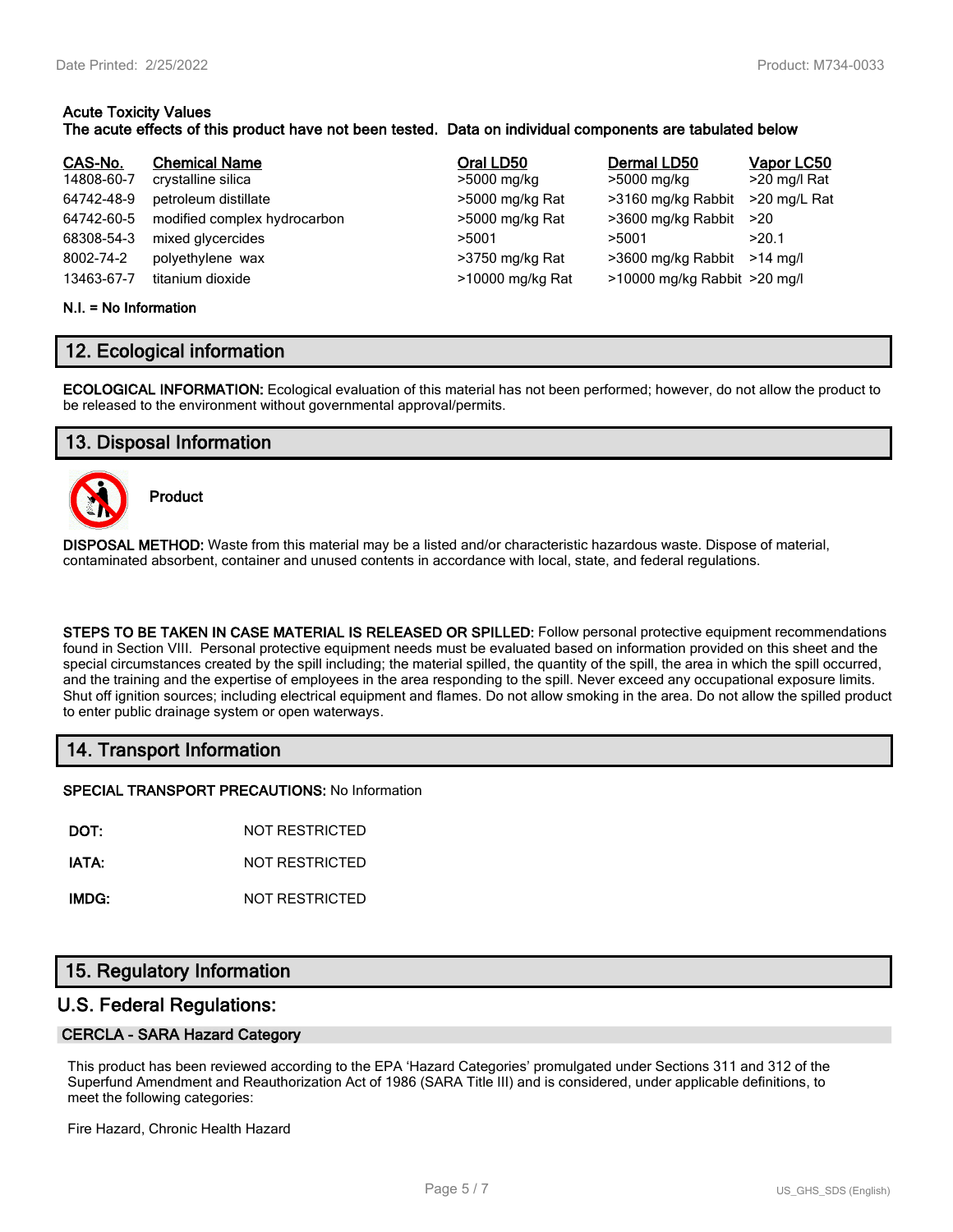#### **SARA SECTION 313**

This product contains the following substances subject to the reporting requirements of Section 313 of Title III of the Superfund Amendment and Reauthorization Act of 1986 and 40 CFR part 372:

No Sara 313 components exist in this product.

#### **TOXIC SUBSTANCES CONTROL ACT**

This product contains the following chemical substances subject to the reporting requirements of TSCA 12(B) if exported from the United States:

#### **Chemical Name CAS-No.**

zinc 7440-66-6 lead 7439-92-1

## **U.S. State Regulations:**

## **CALIFORNIA PROPOSITION 65**

WARNING: Cancer and Reproductive Harm - www.P65Warnings.ca.gov.

Crystalline Silica, Cancer, 41.3632% Cadmium, Reproductive Harm, 0%

## **16. Other Information**

| <b>Revision Date:</b>       | 2/25/2022                                                                                                                                                                                                                                                                                                              | <b>Supersedes Date:</b>                                    | 7/22/2021 |
|-----------------------------|------------------------------------------------------------------------------------------------------------------------------------------------------------------------------------------------------------------------------------------------------------------------------------------------------------------------|------------------------------------------------------------|-----------|
| <b>Reason for revision:</b> | <b>Product Composition Changed</b><br>Substance Hazard Threshold % Changed<br>01 - Product Information<br>02 - Hazards Identification<br>03 - Composition/Information on Ingredients<br>09 - Physical & Chemical Information<br>15 - Regulatory Information<br>16 - Other Information<br>Revision Statement(s) Changed | Substance and/or Product Properties Changed in Section(s): |           |
| Datasheet produced by:      | <b>Regulatory Department</b>                                                                                                                                                                                                                                                                                           |                                                            |           |
| <b>HMIS Ratings:</b>        |                                                                                                                                                                                                                                                                                                                        |                                                            |           |

| . .<br>.<br>. TP<br><br>. .<br> |  | --- | m<br> |  |
|---------------------------------|--|-----|-------|--|
|                                 |  |     |       |  |

#### **Volatile Organic Compounds, gr/ltr:** 398

#### **Text for GHS Hazard Statements shown in Section 3 describing each ingredient:**

| H304 | May be fatal if swallowed and enters airways.                   |
|------|-----------------------------------------------------------------|
| H332 | Harmful if inhaled.                                             |
| H340 | May cause genetic defects.                                      |
| H350 | May cause cancer.                                               |
| H351 | Suspected of causing cancer.                                    |
|      | cons for GHS Pictograms shown in Section 3 describing each ingr |

## **Icons for GHS Pictograms shown in Section 3 describing each ingredient:**

**GHS07**